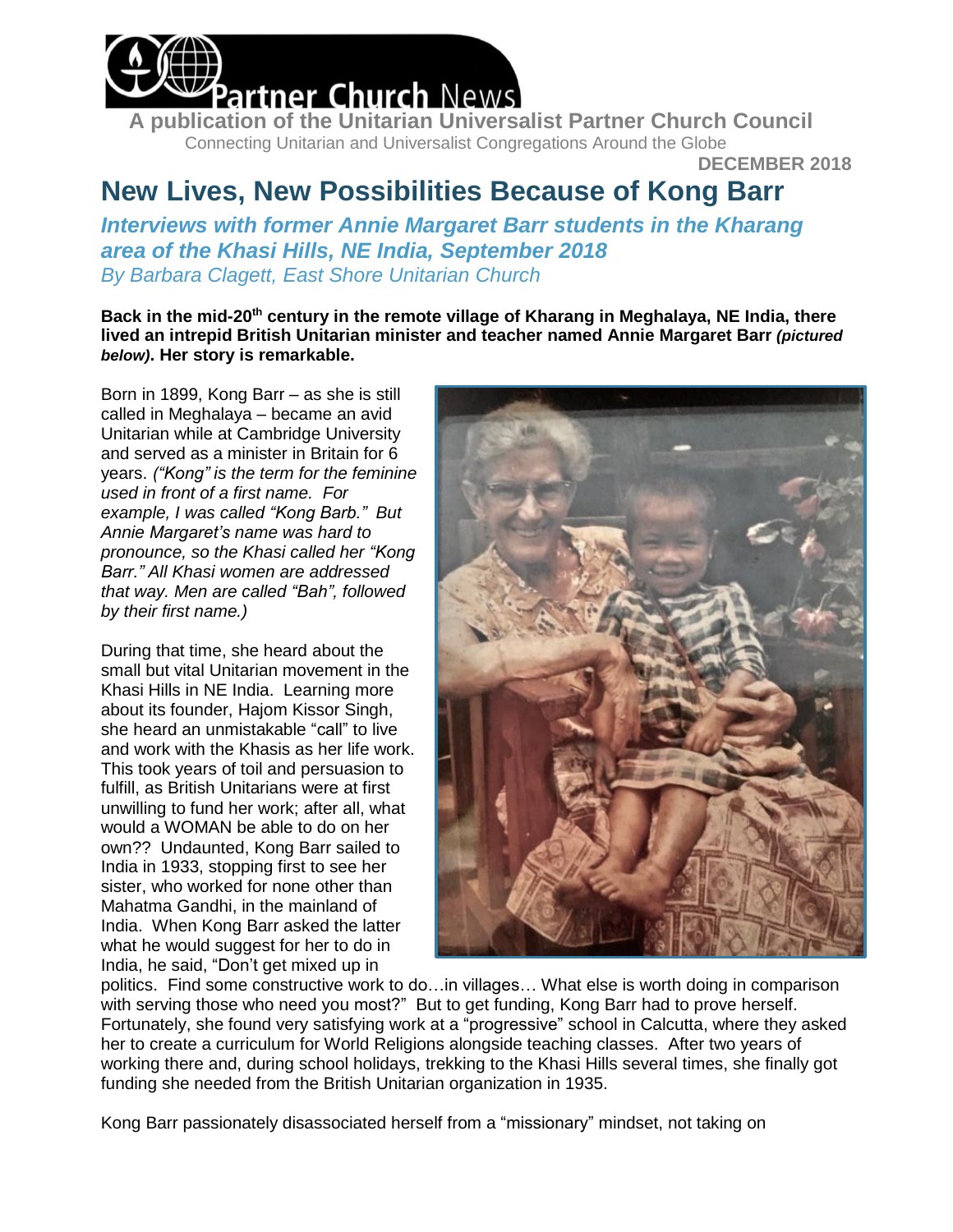## "**the leadership of the Khasi Unitarian Movement, but by improving educational opportunities to enable them to get educated leaders amongst themselves, and so strengthen the self-reliance which had been one of the outstanding qualities of their founder, Hajom Kissor Singh…**" 1

Thus began her immersion in the world of the Khasis. During the next 20 years, Kong Barr took on various teaching projects in larger towns in the Khasi Hills, such as Shillong and Jowai, and learned to speak, read, and write the Khasi language. With encouragement from Hajom Kissor Singh's son, Ekman, she then settled in the late 40's in the area of Kharang, about halfway between Shillong and Jowai – fulfilling Gandhi's suggestion. There, in the early 50's, she started her own school based on principles that honored the child and included not only traditional subjects like English, math, geography, history, hygiene, and science, but also learning crafts like knitting and weaving, and skills such as farm work, keeping weather records, house-keeping, cooking, and even star-gazing. Here she was again influenced by Gandhi, whose education program had inspired her. A British inspector, after visiting her school, reported, "I could never have believed that Khasi children could be so alert and so happy."

Fast forward: In 2011 I took my first trip to the Khasi Hills to meet our partner church members in the village of Kharang, the very area where Kong Barr lived and had had her school. A high school bearing her name was in full operation nearby. It was the time of the Anniversary of the founding of Unitarianism in the Khasi Hills, and I was staying with a wonderful family. One of my first conversations was with my hostess who, it turned out, had been one of Kong Barr's very first students! I had somehow not expected to meet any of her students, but here she was, a wellknown midwife in the community, thanks to the educational opportunities that Kong Barr gave her! Later I became friends with others in the Kharang area who had also been her students. The germ of an idea started to grow: why not interview as many of her former students as possible and find out what kind of experiences they had had with her? What made a difference in their lives?

Four trips later - last September 2018 - I again traveled to Kharang with other Khasi Hills Ministry Team members from East Shore Unitarian in Bellevue, WA, and my partner John. We spent two days interviewing 13 former students of Kong Barr. My friends in the village had put out the word that I wanted to interview them, and several came from afar. Of the 13, seven began their studies with Kong Barr in the 1950's, and the rest in the 1960's. There were 11 women and 2 men. They were all eager to share their stories, calling on vivid memories. Sometimes several of them were in the room at the same time, often sparking more conversations. His fingers flying over the keyboard, my partner John took down everything said.

What the interviewees all noticed right away was how well Kong Barr spoke Khasi. When she led Unitarian services, she spoke in Khasi. She even wrote a primer in Khasi on the history, principles and historical events and people in Unitarian history (from Servetus through England and the US) to share with the Khasi people. Those interviewed also reported that she loved singing nursery rhymes and songs like "Swing Low, Sweet Chariot" with children. She sometimes danced, waving her arms, on special occasions like the Anniversary or on a Saturday evening. She loved to swim and had a small pond dug for that purpose. In the early days she would often walk all the way to Shillong (16 miles), carrying a small backpack with what she needed. She dressed very simply, often wearing Khasi-style clothing.

Kong Barr had her ear to the ground and sought out students who seemed interested, even eager, to learn. There were no other educational opportunities in the village at that time. The students who came into her house to live, work, and take classes came from poor families or were orphans. Some were from the village of Kharang, and others came from neighboring villages. Their religion made no difference; in fact, she wanted a diverse student body in that regard. As two interviewees reported, "She hated the word 'missionary'… She wanted us to understand that all religions were the same." Student ages varied too, with one student starting his schooling at age 18! Others

 $\overline{a}$ 

<sup>1</sup> (*A Dream Come True: The Story of Kharang)* by Margaret Barr, p. 37)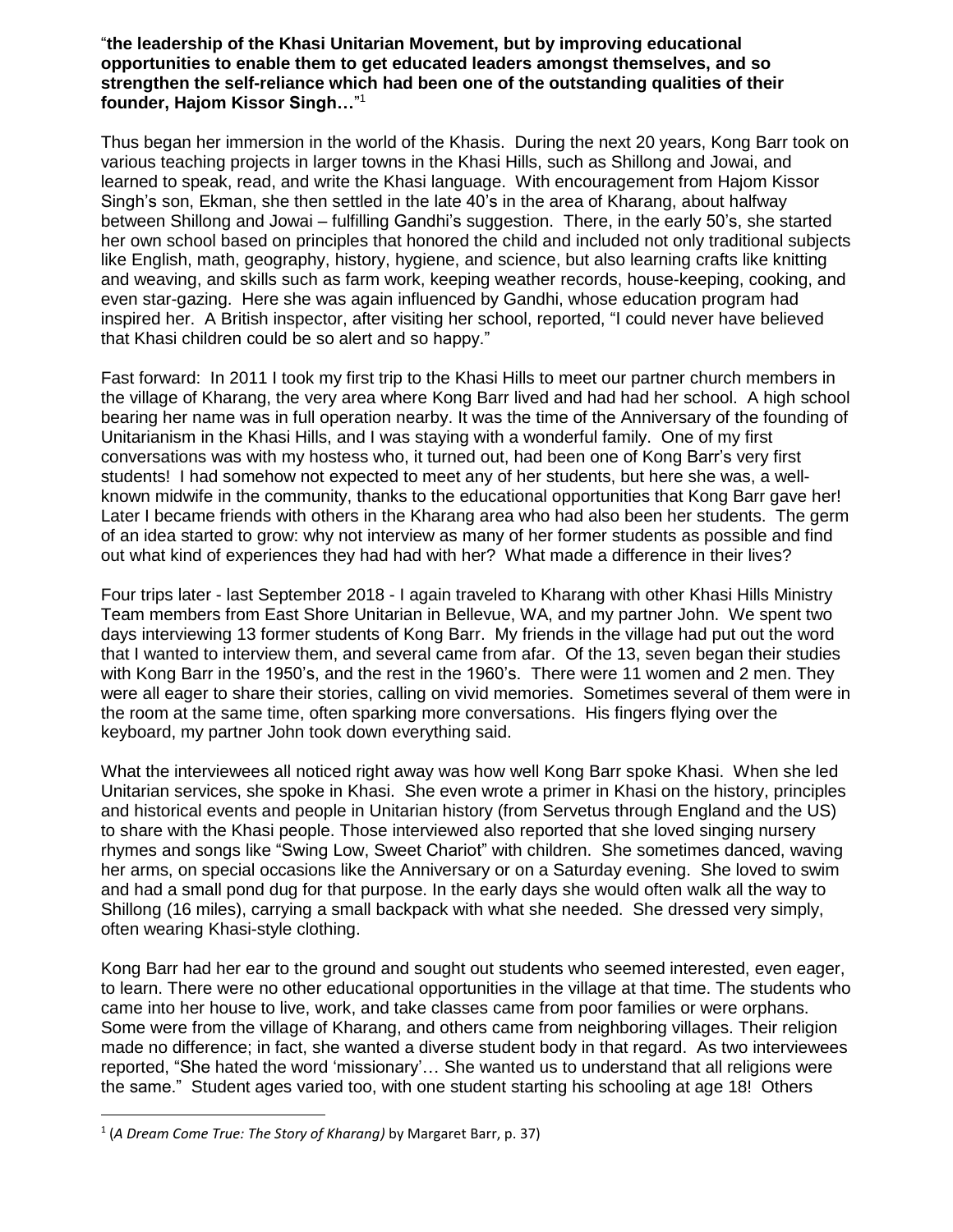were young children or teenagers when they started school with her. "We were all like brothers and sisters," said one interviewee. Kong Barr charged no fees but was paid a small sum by

Unitarian bodies outside the Khasi Hills. Later some students were asked to pay with a quantity of rice to share among the others.

On the compound were several buildings including three houses – one for Ekman Singh, the son of the founder of Unitarianism in NE India, who sometimes helped out; one for frequent guests (including foreigners, usually Unitarian), and the last was the house where Kong Barr lived with the students. There they took classes, cooked, ate, and slept. Other buildings were a cowshed for cows, pigs, and chickens and a storage shed for extra food and supplies. Part of the land was cultivated for growing crops to eat, and the rest was left for grazing. There were woods on the land as well.

Kong Barr developed ways of teaching that centered round a rigorous daily schedule. This way of living was new to the Khasis, but I heard no complaints. All of those interviewed described their daily schedules similarly: Up at 4 am, with Kong Barr waking up the boys first (sleeping in quarters separate from the girls) so they could go out and tend the cows, getting milk for morning tea at 5 as well. The girls started small fires to heat tea water. There was a morning prayer and a song. Breakfast at 8. Classes were held – no desks, just low stools on the kitchen floor – between 9-12. At noon everyone had a job to do, organized by the student "housekeeper" for the week. This would include getting the fire started for cooking, preparing vegetables, washing clothes, sweeping, cleaning up after lunch, collecting eggs from the hens, and working in the gardens. Kong Barr did the cooking of very simple meals. Sometimes students were sent out to buy some food they still needed. Dinner came at 4, after which they studied or read. Before 8 pm bedtime, the students and Kong Barr would gather to share – in Khasi – a collection of readings from the scriptures of the world's greatest religions: Hindu, Buddhist, Muslim, Confucian, Taoist, Sufi, Egyptian, and Christian. Kong Barr wrote that book in Khasi, and students remembered it fondly.

Weekends varied in that there were no classes, but house and garden chores continued. "I remember the times when she used to collect us on Saturday evenings to enjoy dancing and singing." On Sunday evenings, "we had services conducted by students according to their religions. Not all were Unitarians. Everyone took part as though they were really in church. One week the service might be Presbyterian, then Catholic, then Khasi<sup>2</sup>. "On Sundays we could go to any church we wanted. We could have our own beliefs." There was no time to be bored, one reported.

As students moved up in classes, she asked older students to teach the younger ones in the ways that she had taught them – save English and Mathematics, which she taught. Thus she was freed up to prepare lessons to teach these "pupil-teachers" after breakfast and dinner while the younger students did the clean-up. In this way she was able to prepare the older students to succeed in upcoming government exams that would lead to further education and careers.

Learning was incorporated into every activity they did. The "housekeeper" had to organize others to get the chores done. Students who collected eggs had to keep records of how many were brought into the house. They learned how to read a thermometer and kept track of changes on a chart; they read a rain gauge and recorded results. Each student kept track of how many hours a day s/he spent reading, knitting, working in the garden, etc. Writing down notes during class became a familiar, useful task.

"Regular" lessons were not the usual rote learning in India then, where teachers read from the text and students repeated groups of words when the teacher paused. Instead she gave them notes to take down on the subject at hand. That meant a LOT of preparation the night beforehand! To learn geography and economics, she created empty maps of the separate states of India and

 $\overline{a}$ 

<sup>2</sup> Khasi: indigenous religion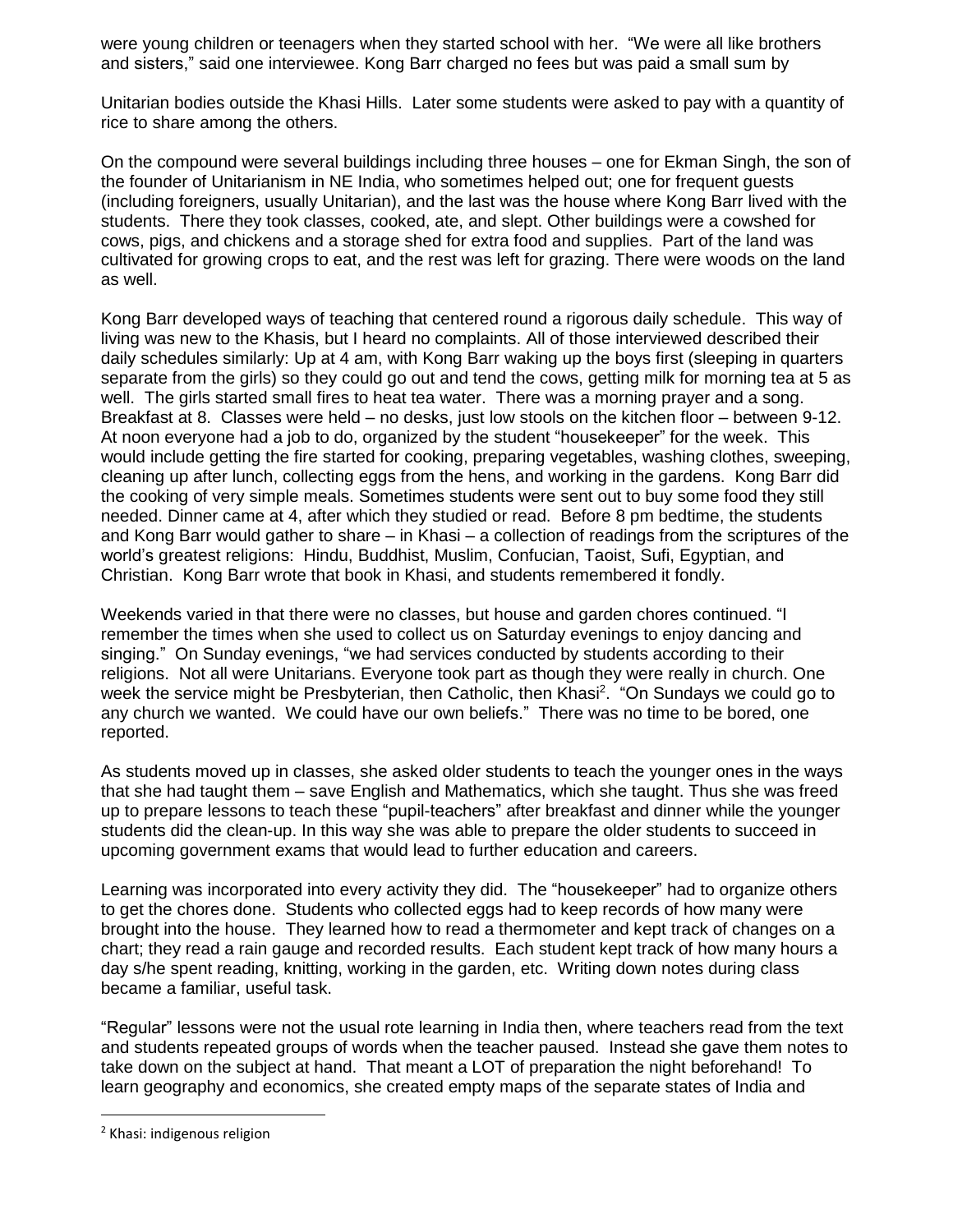asked students for names of the capitols of the various states as well as its products. Then students put all the information together on one giant map, requiring some cooperation with one another. They created card games to learn names of places and other information. When learning their "times tables," Kong Barr would group sticks, beads, or stones in various combinations to show how the total was created: 2 groups of  $3 = 6$ , 4 groups of  $2 = 8$ , or 2 groups of  $4 = 8$ , etc. For the younger students to learn the alphabet, she would sing the English Alphabet song.

"So it was fun. In the Khasi schools, they read only with books. Kong Barr would make you see examples, with your eyes, to learn…. Her teaching was very easy to understand. There was something about her – deep down in my heart I admired her, so anything Kong Barr said or did affected and inspired me. It was so special to me. When I saw how much more we learned than others in the village, I thought of helping them."

"I felt I could use my common sense very nicely, the way she was teaching… She taught the foundation. After that it was very easy to learn, to remember, to catch, to think."

To a person, the interviews shared that her sense of discipline and especially punctuality were key to the whole educational experience.

"One week we came late to the church service and she punished us by not serving special rice, just the basic rice. To this day I want to be punctual. You had to tell the truth. If you did something wrong, you would tell her. You would get punishment – you would not get the pudding, the sweets that others got."

"If someone threw away their uneaten food, that much less you would get later. You had to clean the plate."

"At school we were not allowed to waste paper in exercise books but to use any available paper (letters, parts of pieces of paper)."

"She was a good person, but very strict. Even in the fields she would come and inspect and correct us if things weren't done properly."

"The thing I remember the most was Kong Barr said if you took something from one place, you had to return it to the same place."

Asked if she was a warm person: "Yes, but there were times when we could not approach her as she was very strict and disciplined. We were sometimes scared." But "we knew she cared about us…she treated us the same. She gave praise if we did something well that was hard."

Each of these individuals went on to contribute to Khasi society in specific ways: 7 became teachers and/or school administrators, 3 were nurses, and 2 were midwives. The youngest student in this group is now a scientist who just earned his PhD in geology. Most of them are now retired, having had long, successful careers in their respective fields. None of these students would have achieved what they did without the further assistance of Kong Barr. She knew the education system and what colleges and training programs were available to her students. She would help out with fees on an individual basis. Several times she took major trips – to Britain, to Canada, to the US – and was a speaker at Unitarian meetings, sharing powerfully what she was trying to accomplish with her Unitarian audiences. She was always in search of sponsors for her students to get financial help for school fees or for their further studies. She flew to Delhi with one of the Khasi girls in order for her to meet her sponsor-parents. Students with sponsors wrote monthly letters to them, establishing close, lasting relationships.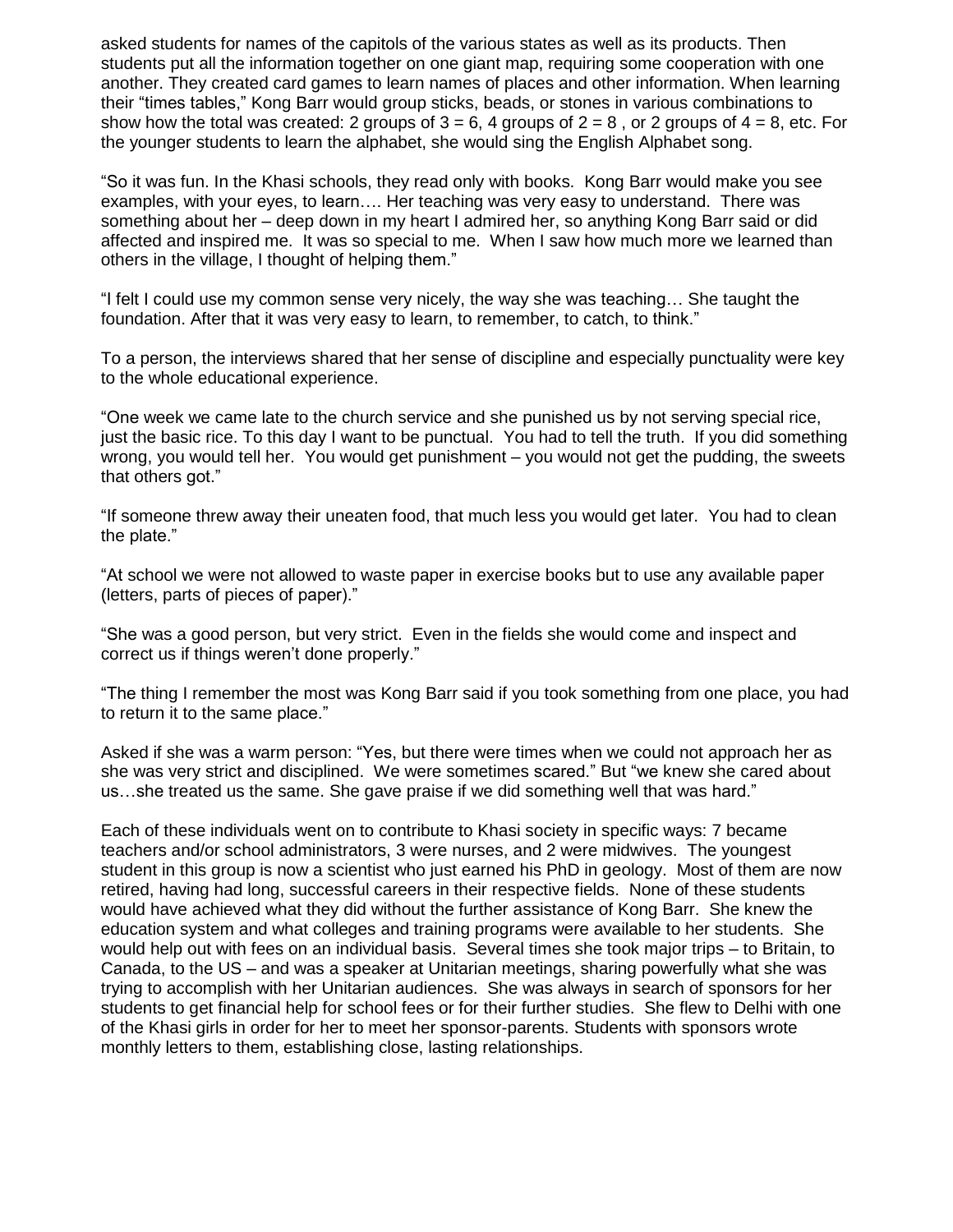

Kong Barr started out educating young women in Kharang who were interested in midwifery. As one of the midwives pointed out, if you could not deliver a baby in the village, someone had to carry the pregnant woman to Shillong on their back! The midwife who stayed in the village for her whole career said, "I worked for 63 years and delivered more than 1000 babies. I could touch the stomach to determine the position of the baby, I could tell if there was trouble and would tell the mother to go to the hospital if things weren't right. I could feel when the baby could not be delivered. It was important that people believed in me to be able to deliver safely." The other trained midwife carried out her work in other parts of Meghalaya but moved back to Kharang when she retired.

Training teachers was next on her list. Without well-trained teachers, students would not flourish. She encouraged those with aptitude to complete their classes, even tutoring them, so that they would qualify to study in teaching colleges. She made several promise they would return to Kharang to teach after college, and many did just that. There are now several schools in the area.

Other aspects of Kong Barr's teaching rubbed off on many of her students. A teacher now close to retirement is starting a new "career" in raising many chickens – she learned how to do that in Kong Barr's school - with the goal of using profits to help others living near her to go to school, giving them money for books and uniforms and paying their fees. Two of Kong Barr's most energetic students – each stayed in Kharang for their whole teaching career – are still teaching well into their 70's. Ten years ago, after they had to retire (government rules) from teaching nearby at the Annie Margaret Barr School, they decided to start an English medium school in the village, starting with nursery school. It's called the Friendship School. They are trying valiantly to use the methods and approaches that they learned from Kong Barr. This is the school that our East Shore Unitarian Khasi Hills Ministry Team is helping to support through internet communication, regular trips, and fund-raising for the school.

A few of the many comments that came through in the interview demonstrate the enormous influence of Kong Barr on her students and their lives.